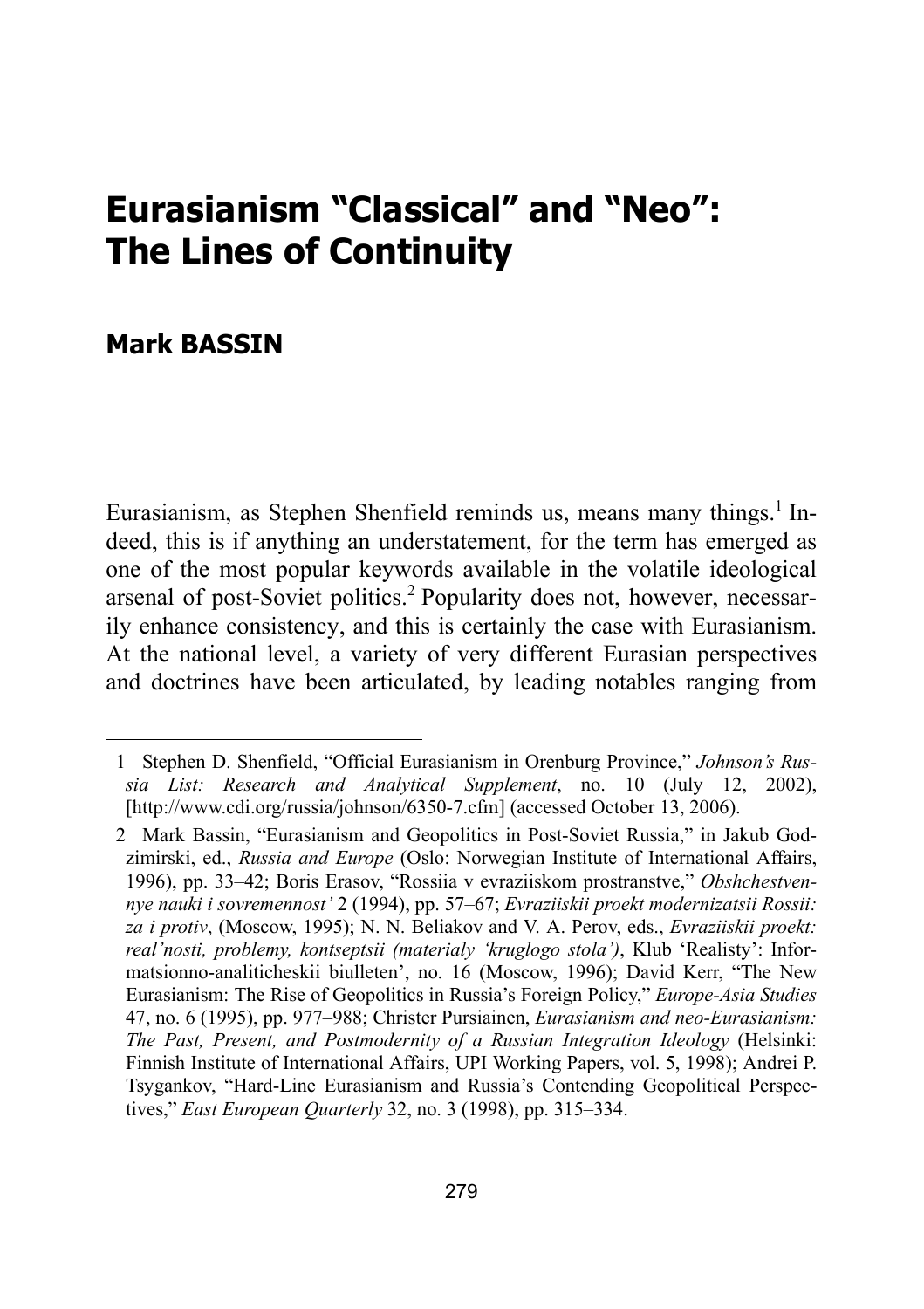Evgenii Primakov<sup>3</sup> to Gennadii Ziuganov<sup>4</sup> and of course the omnipresent Aleksandr Dugin.<sup>5</sup> Increasingly, it is suggested that Vladimir Putin himself is a closet Eurasian.<sup>6</sup> Outside of Russia's political center, moreover, versions of Eurasianism flourish across the post-Soviet space, fostered by local political elites both ethnically Russian (about whom Shenfield in this particular instance happened to be writing) as well as non-Russian. The latter include Kazakhstan,  $7$  Tatarstan,  $8$  and various indigenous

 <sup>3</sup> E.g., Iu. B. Tavrovskii, "Tri kruga novoi ideologii," *Nezavisimaia gazeta* (September 8, 1999), [http://www.ng.ru/politics/1999-09-08/trikruga.html] (accessed October 24, 2006).

 <sup>4</sup> G. A. Ziuganov, "Evraziia: sud'ba i vyzov," in *Drama vlasti: stranitsy politicheskoi avtobiografii* (Moscow, 1993), pp. 173–179; G. A. Ziuganov, *Geografiia pobedy: osnovy rossiiskoi geopolitiki* (Moscow, 1998).

 <sup>5</sup> Aleksandr Dugin, *Proekt 'Evraziia'* (Moscow, 2004); Aleksandr Dugin, *Evraziiskii put' kak natsional'naia ideia* (Moscow, 2002); Aleksandr Dugin, *Osnovy geopolitiki. Geopoliticheskoe budushchee Rossii: myslit' prostranstvom*, 4th ed. (Moscow, 2000); Aleksandr Dugin, "Teoriia evraziiskogo gosudarstva," in N. N. Alekseev, *Russkii narod i gosudarstvo* (Moscow, 1998), pp. 5–20.

 <sup>6</sup> Valdimir Putin, "Rossiia vsegda oshchushchala sebia evroaziatskoi stranoi," in *Evraziistvo: teoriia i praktika* (Moscow, 2001), pp. 3–6; Sebastian Alison, "Putin pushes for 'Eurasian Union'," *Moscow Times* (October 10, 2000), [http://www.themoscowtimes.com/stories/2000/10/10/011.html] (accessed November 8, 2006); "Putin, Shaimiev hail Eurasianism," *RFE/RL Newsline* 9, no. 163 (August 29, 2005), [http://www.hri.org/news/balkans/rferl/2005/05-08-30.rferl.html#04] (accessed October 17, 2006). The rightwing French journalist Jean Parvulesco's collection of essays, *Vladimir Poutine et l'Eurasie*, has been translated into Russian, under Dugin's supervision and with a rather more provocative title: Zhan Parvulesco, *Putin i evraziiskaia imperiia*, trans. V. I. Karpets (St. Petersburg, 2006).

 <sup>7</sup> The Nazarbaev regime has endorsed Eurasianism as what is effectively the official state ideology. Nursultan Nazarbaev, *Evraziistvo: ot idei k praktike* (Astana, 2004); Nursultan Nazarbaev, "Evraziiskii soiuz: strategiia integratsii," *Evraziia* 1 (1996), pp. 3–8; *Evraziistvo i Kazakhstan. Trudy Evraziiskogo nauchnogo foruma 'Gumilevskie chteniia'*, 2 vols. (Astana, 2003). Dugin himself has made a major statement in support of Kazakhstan's—or more accurately Nazarbaev's—"Eurasian mission." Aleksandr Dugin, *Evraziiskaia missiia Nursultana Nazarbaeva* (Moscow, 2004).

 <sup>8</sup> Rafael Khakim, "Russia and Tatarstan. At a Crossroads of History," *Anthropology and Archaeology of Eurasia* 37, no. 1 (1998), pp. 30–71; D. M. Iskhakov, "Kritika no-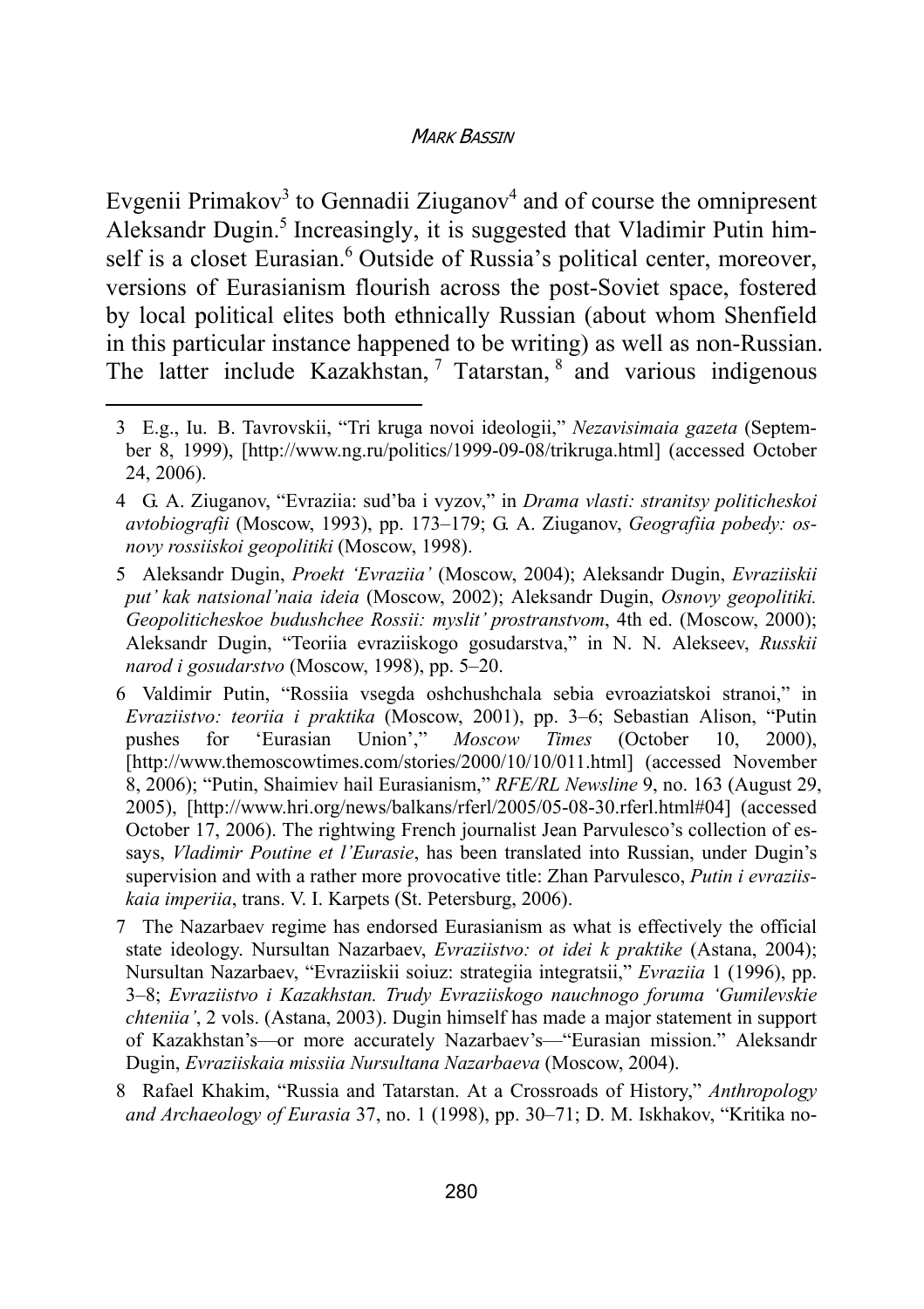groups in Siberia.<sup>9</sup> And in addition to all of this, there remains the rich legacy of Eurasianism across the twentieth century: the "classical" period of the interwar years (itself a profoundly heterogeneous and ideologically fragmented movement)<sup>10</sup> and the attempts to sustain Eurasianist perspectives in the Soviet Union itself, most importantly those of L. N.  $G$ umilev.<sup>11</sup> All of these various incarnations were and are crafted to fit. highly differing political contexts and advance fundamentally different political and ideological agendas, for which reason it is simply impossible to reduce Eurasianism in any meaningful way to a common set of doctrinal denominators, however limited and rudimentary. At the very most, only two elements may be said to be common to all these versions: Eurasianism everywhere claims to represent some unique synthesis of European and Asian principles, and in the present day, it claims everywhere to be the legitimate heir of the "classical" legacy.

voi evraziiskoi ideologii v sovremennom Tatarstane," in *Evraziistvo: problemy osmysleniia* (Ufa, 2002), pp. 24–29.

 <sup>9</sup> *Evraziia: etnos, landshaft, kul'tura* (St. Petersburg, 2001).

<sup>10</sup> Mark Bassin, "Classical Eurasianism and the Geopolitics of Russian Identity," *Ab Imperio* 2 (2003), pp. 257–267; Marlène Laruelle, *L'idèologie eurasiste russe, ou comment penser l'empire* (Paris: L'Harmattan, 1999). For sources of classical Eurasianism, see L. I. Novikova and I. N. Sizemskaia, eds., *Rossiia mezhdu Evropoi i Aziei: Evraziiskii soblazn. Antologiia* (Moscow, 1993); L. I. Novikova and I. N. Sizemskaia, eds., *Mir Rossii* – *Evraziia. Antologiia* (Moscow, 1995); P. N. Savitskii, *Kontinent Evraziia* (Moscow, 1997); Nikolai Sergeevich Trubetskoi, *Istoriia. Kul'tura. Iazyk* (Moscow, 1995); Nikolai Trubetskoi, *Nasledie Chingiskhana* (Moscow, 1999); Nikolai Nikolaevich Alekseev, *Russkii narod i gosudarstvo* (Moscow, 1998); G. V. Vernadskii, *Nachertanie russkoi istorii* (St. Petersburg, 2000); G. V. Vernadskii, *Opyt istorii Evrazii. Zven'ia russkoi kul'tury* (Moscow, 2005).

<sup>11</sup> Boris Paramonov, "Sovetskoe Evraziistvo," *Zvezda* 4 (1992), pp. 195–199. For Gumilev, see Lev Nikolaevich Gumilev, "Epokha kulikovskoi bitvy," *Ogonek* 36 (1980), pp. 16–17; Lev Nikolaevich Gumilev, *Drevniaia Rus' i velikaia step'* (Moscow, 1989); L. N. Gumilev, *Iz istorii Evrazii* (Moscow, 1993); L. N. Gumilev, "'Menia nazyvaiut evraziitsem...'" *Nash Sovremennik* 1 (1991), pp. 132–141; L. N. Gumilev, "Skazhu Vam po sekretu, chto esli Rossiia budet spasena, to tol'ko kak evraziiskaia derzhava..." in *Ritmy Evrazii: epokhi i tsivilizatsii* (Moscow, 1993), pp. 25–32.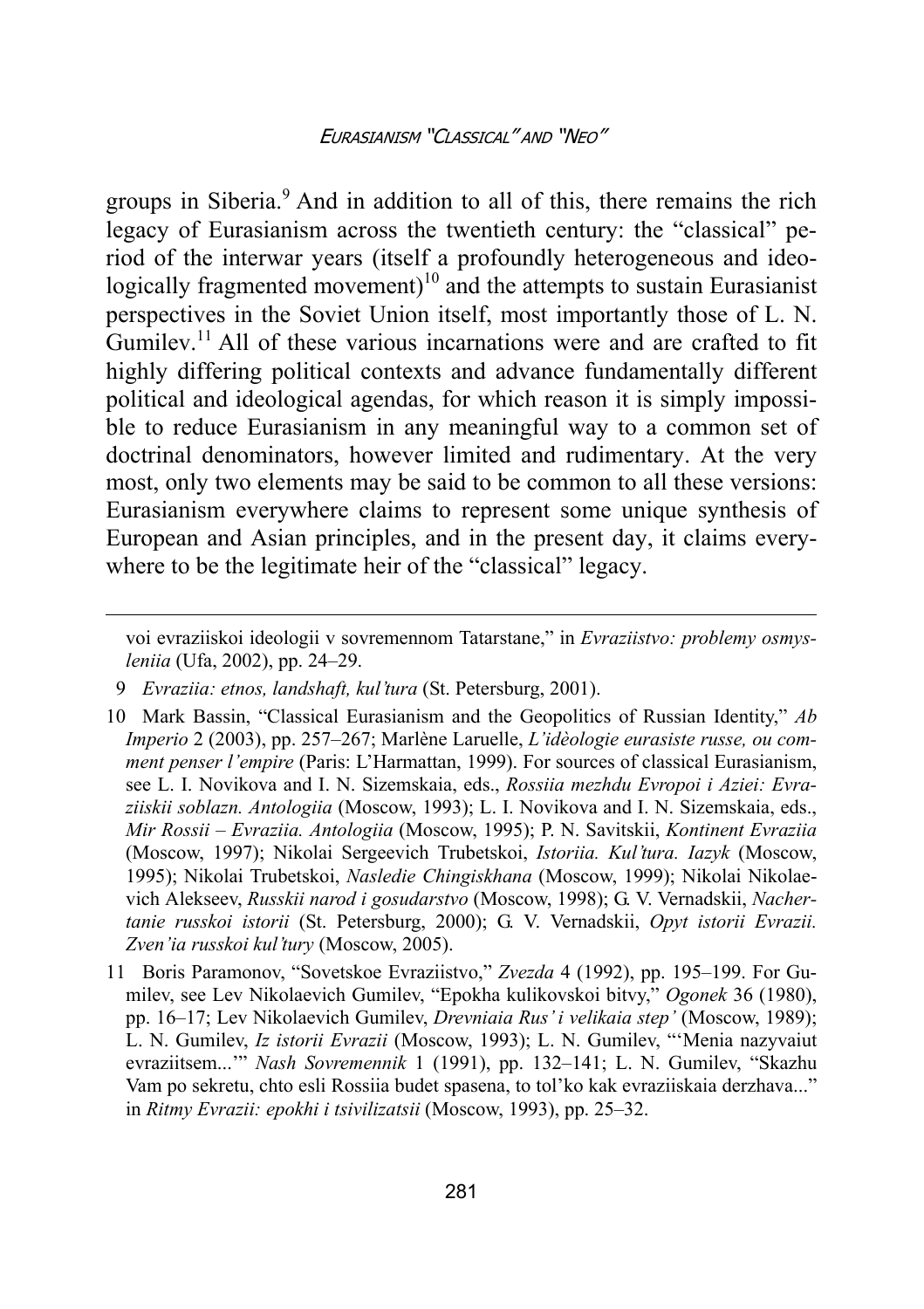This paper seeks to begin to organize the jumbled ideological landscape of Eurasianism by considering a significant contemporary manifestation—the ideas of Aleksandr Dugin—in the light of the classical Eurasianism of the 1920s and 1930s. As suggested above, Dugin is a particularly notable representative of the Eurasian concept in post-Soviet Russia. He is without question the best-known and most prolific writercommentator on the subject, and in addition, has succeeded in thrusting these ideas further than anyone else into the sphere of pubic politics, first through the organization of a so-called political movement and then ultimately, the formation of a Eurasian political party. For Dugin more than anyone else, the claim to represent the political-intellectual legacy of classical Eurasianism is a fundamental element of the overall message. He establishes this continuity in different ways: on the one hand, through a professed ideological fealty to the classical tradition in his own writings, and on the other, through the large-scale editing and republication of the essential texts of classical Eurasianism. Through this latter activity, Dugin has performed a genuine service in making the analyses of the interwar period now broadly available for inspection and study. At the same time, of course, this unsubtly serves his additional aim of putting his own stamp on this literature, thereby enhancing his claim to represent its genuine continuation. In light of this, the goal of this paper is to map out some of the more important resonances and dissonances between Dugin's own ideas and the perspectives and priorities of the earlier period.

Dugin's many books and essays have already been the subject of considerable scholarly attention.<sup>12</sup> The analysis in this paper will there-

<sup>12</sup> On Dugin, see John B. Dunlop, "Aleksandr Dugin's 'Neo-Eurasian' Textbook and Dmitrii Trenin's Ambivalent Response," *Harvard Ukrainian Studies* 25, no. 1/2 (2001), pp. 91–127; Marlène Laruelle, "Alexandre Dugin: esquisse d'un eurasisme d'extrêmedroite en Russie post-soviétique," *Revue d'études comparatives Est-Ouest* 32, no. 3 (September, 2001), pp. 85–103; Laruelle, "The Two Faces of Contemporary Eurasianism: An Imperial Version of Russian Nationalism," *Nationalities Papers* 32, no. 1 (March, 2004), pp. 115–136; Andreas Umland, "Classification, Julius Evola and the Nature of Dugin's Ideology," in Roger Griffin, Werner Loh, and Andreas Umland, eds.,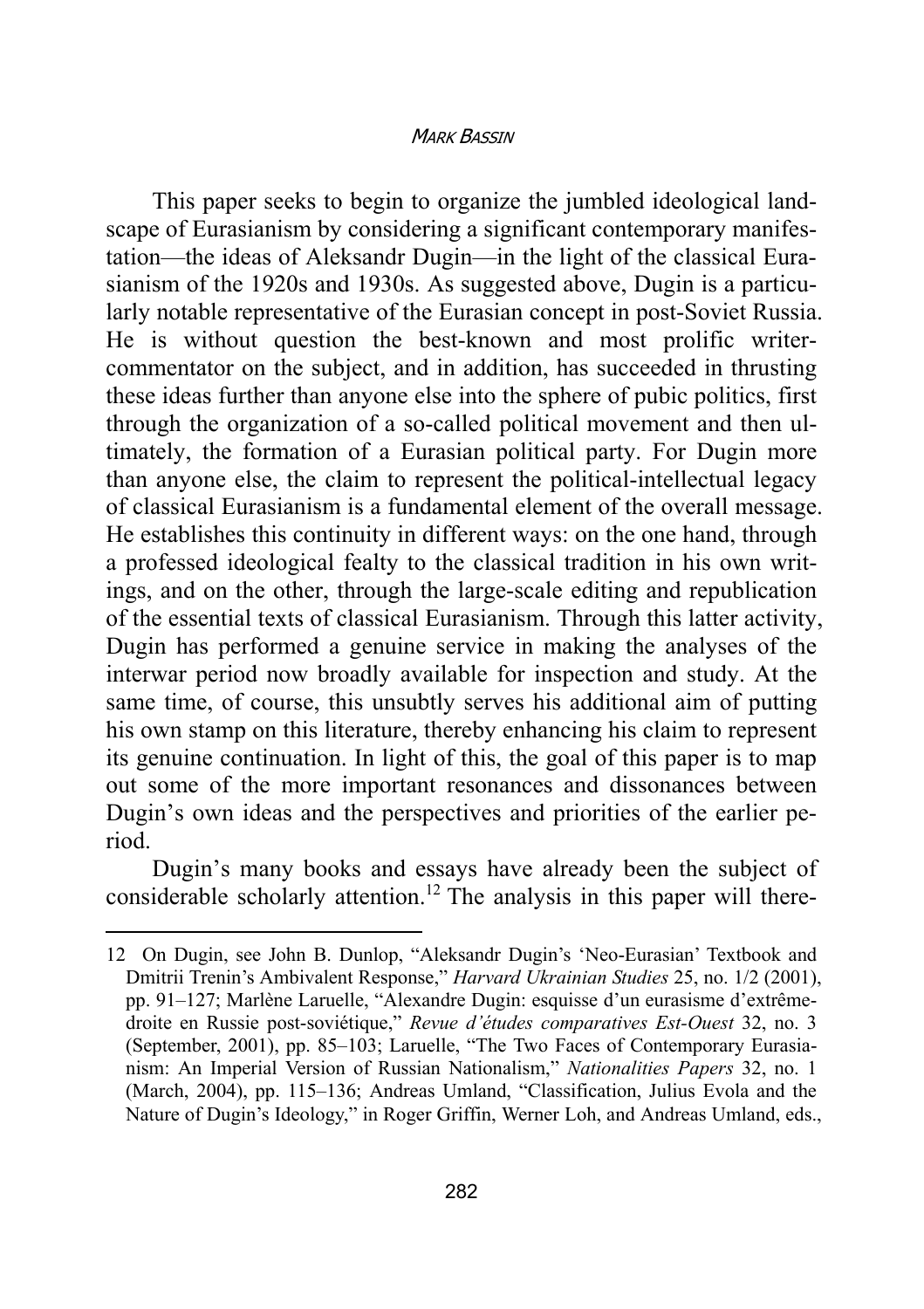fore draw for the most part on a rather different source, namely a collection of position papers published in 2001–2002 under the title *A Eurasian Perspective*, which set out the ideology and program of the "Eurasian Movement" that he was launching at that moment.<sup>13</sup> Although these documents were for the most part unsigned, Dugin's authorship of them is obvious. They are particularly useful, I would argue, for two reasons. On the one hand, they cut through the complex, convoluted, and often obscure discussions in his other writings to make their points simply and succinctly. Beyond that, and again in contrast to his other writings, the emphasis is not on geo-philosophical rumination but rather on political mobilization, for which purposes Dugin's actual program of action—his specific proposals for the political and geopolitical reconstruction of the former Soviet Union—are articulated with maximal clarity. My argument will be that his Eurasian vision betrays substantial divergences with his émigré precursors of the interwar period. These differences speak of the sharply different political environments of the two periods, naturally enough, but they also reflect fundamental divergences in the respective national visions and geopolitical ambitions of Russia. It becomes clear, moreover, that traditions other than classical Eurasianism have been instrumental—indeed arguably more instrumental—in shaping Dugin's understanding and perspective.

In order to get the best sense of these divergences, however, we should begin the analysis in the opposite direction, and consider the affinities that, on the most general and superficial level, do indeed connect

*Fascism: Past and Present, East and West* (Stuttgart: ibidem-Verlag, 2006), pp. 486– 494; Markus Mathyl, "Grenzenloses Eurasien," *Jungle World* 45 (October 30, 2002) [http://www.nadir.org/nadir/periodika/jungle\_world/\_2002/45/29a.htm] (accessed October 4, 2007); Dmitry Shlapentokh, "Russian Nationalism Today: The Views Of Alexander Dugin," *Contemporary Review* (July, 2001) [http://findarticles.com/p/articles/ mi\_m2242/is\_1626\_279/ai\_77712793] (accessed October 4, 2007); Alan Ingram, "Alexander Dugin: Geopolitics and Neo-Fascism in Post-Soviet Russia," Political Geography 20, no. 8 (2001), pp. 1029–1051.

<sup>13</sup> *Evraziiskii vzgliad. Mirovozzrencheskaia platforma OPOD 'Evraziia'* (Moscow, 2002).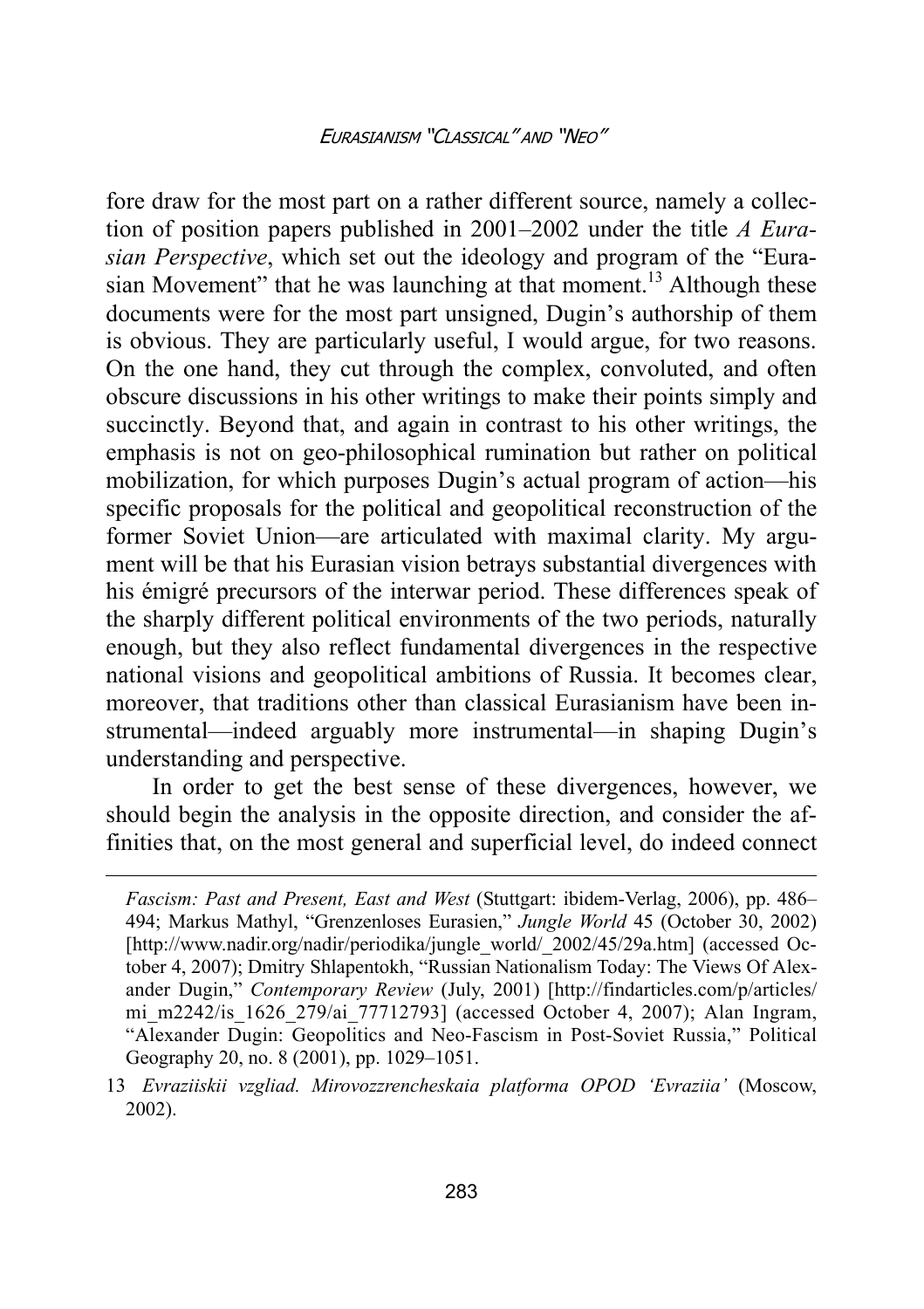the classical Eurasian tradition to Dugin's own neo-Eurasianism.<sup>14</sup> Most straightforwardly, both share the view of Russia as single cohesive civilizational entity, encompassing the diverse peoples who occupy the broad spaces of the Eurasian landmass. This civilization is the result of centuries of coexistence and interaction, and because in this process it was shaped by social, political, and cultural forces coming in equal measure from Europe and Asia, it is given the name *Eurasia* or *Russia-Eurasia*. 15 Continuing faithfully in the tradition of Russian nationalism from the nineteenth century, both classical and neo-Eurasianism define Russian-Eurasian civilization most basically in terms of its contrasts to that of the "West." These two worlds are seen as set apart by an incommensurability that is elemental and insurmountable. Across history, this divergence insured unceasing malevolence and hostility from the West, which the Eurasians believe has always sought to undermine the national welfare and geopolitical unity of Russia-Eurasia. And in the future, they are convinced, it will continue to represent Russia-Eurasia's greatest threat and challenge. Both classical and neo-Eurasianism depart from the Russo-centric nationalism of the nineteenth century, however, in their acknowledgment of and indeed insistence upon the need to recognize multiple layers of identity within Russia-Eurasia. In addition to the single "Eurasian" identity of Eurasia's consolidated totality—what Nikolai Trubetskoi called Russia-Eurasia's "upper level"—there is an elaborate mosaic of more localized identities at the lower levels as well.<sup>16</sup> The specific nature and quality of the identity affinities differ according to level. At the lower levels, group identities derive more from ethno-national affinities, while at the overarching macro-level of Russia-Eurasia itself, the bonds are as noted civilizational, deriving from shared historical ex-

<sup>14</sup> In this paper, "neo-Eurasianism" refers exclusively to Dugin's perspective.

<sup>15</sup> Nikolai Sergeevich Trubetskoi, "Obshcheevraziiskii natsionalizm [1927]," in Trubetskoi, *Istoriia. Kul'tura. Iazyk*, pp. 417–427.

<sup>16</sup> Nikolai Sergeevich Trubetskoi, "Verkhi i nizy russkoi kul'tury [1921]," in Trubetskoi, *Istoriia. Kul'tura. Iazyk*, pp. 126–140; "Evraziiskii vzgliad (Osnovnye printsipy doktrinal'noi evraziiskoi platformy)," in *Evraziiskii vzgliad*, pp. 19–61, esp. pp. 28–29.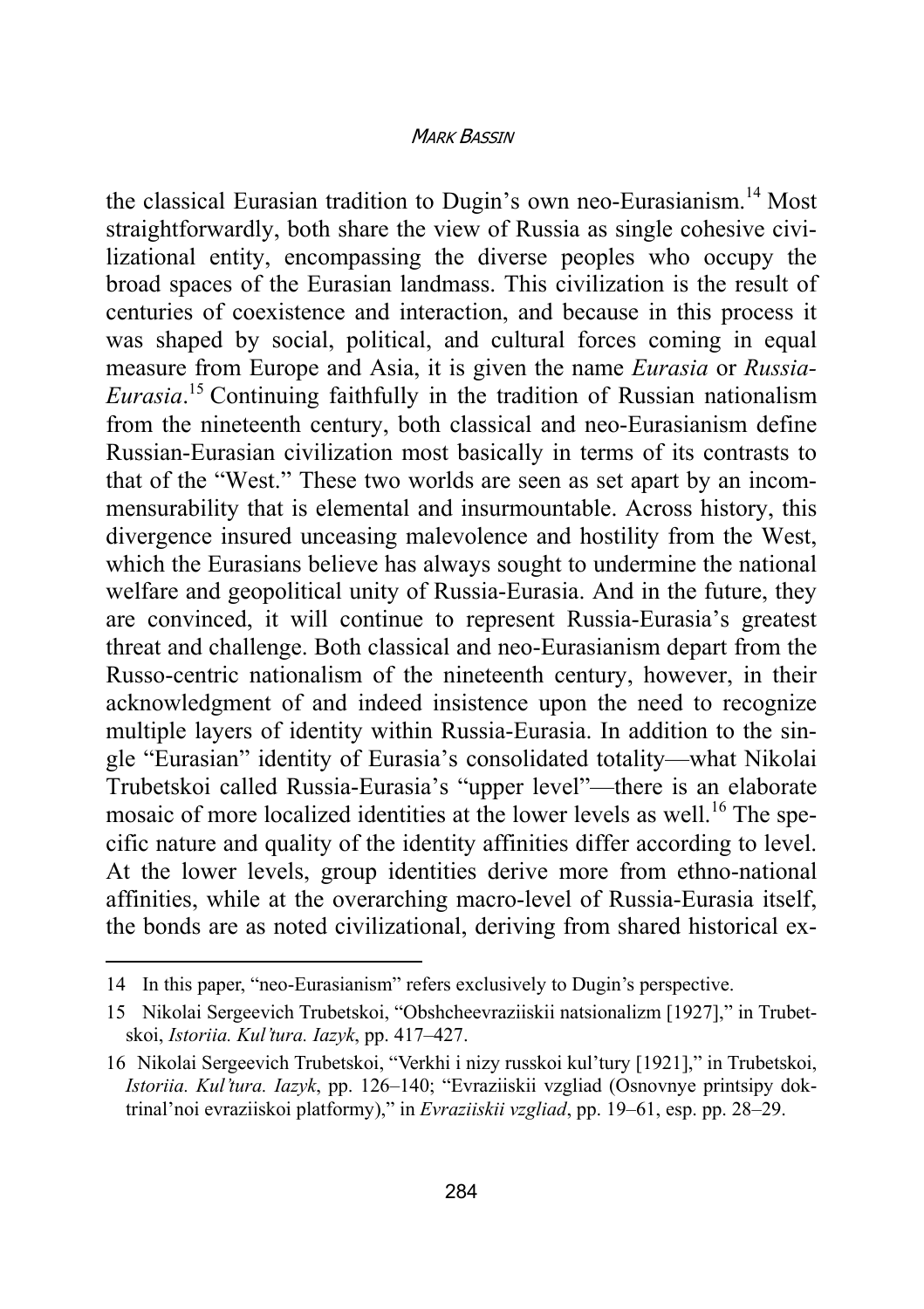perience, interethnic complementarity, and mutually acknowledged geopolitical benefit. These different articulations of personal identification and social belonging at different levels are all equally legitimate, and all have to be supported in the framework of the envisioned Eurasian state.

Finally, but by no means less significantly, classical and neo-Eurasianism both originated as a reaction to external circumstances that were in important respects similar, namely the political breakdown of an existing state structure accompanied by the geopolitical breakup of its territory into a collection of sovereign or quasi-sovereign entities.<sup>17</sup> While both Eurasianisms could come to terms rather easily with the first of these transformations, it was utterly impossible for either to reconcile their vision of an organically cohesive civilizational zone with the process of territorial fragmentation. The result was a determination, shared by the two movements that provided and provides their most fundamental rationale and inspiration: the imperative to rescue out of the postrevolutionary chaos the traditional geopolitical cohesiveness of Eurasian space and reestablish thereby a unitary Eurasian state.

On the most general level, to repeat, these resonances between the Eurasianism of the interwar period and our own day are real enough. Dugin emphasizes them constantly, and he uses the classical Eurasian legacy in order to provide his work with an important stamp of legitimacy and depth. Yet if we probe deeper into precisely how all these points are made and what exactly they represent, apparent similarities begin to give way to quite fundamental divergences. This can be seen clearly in terms of four fundamental questions.

# **What is Eurasia?**

This question is at once the simplest and most fundamental. For the classical Eurasians, the answer was obvious: Eurasia was the specific civili-

<sup>17</sup> Nicholas V. Riasanovsky, "The Emergence of Eurasianism," *California Slavic Studies* 4 (1967), pp. 39–72.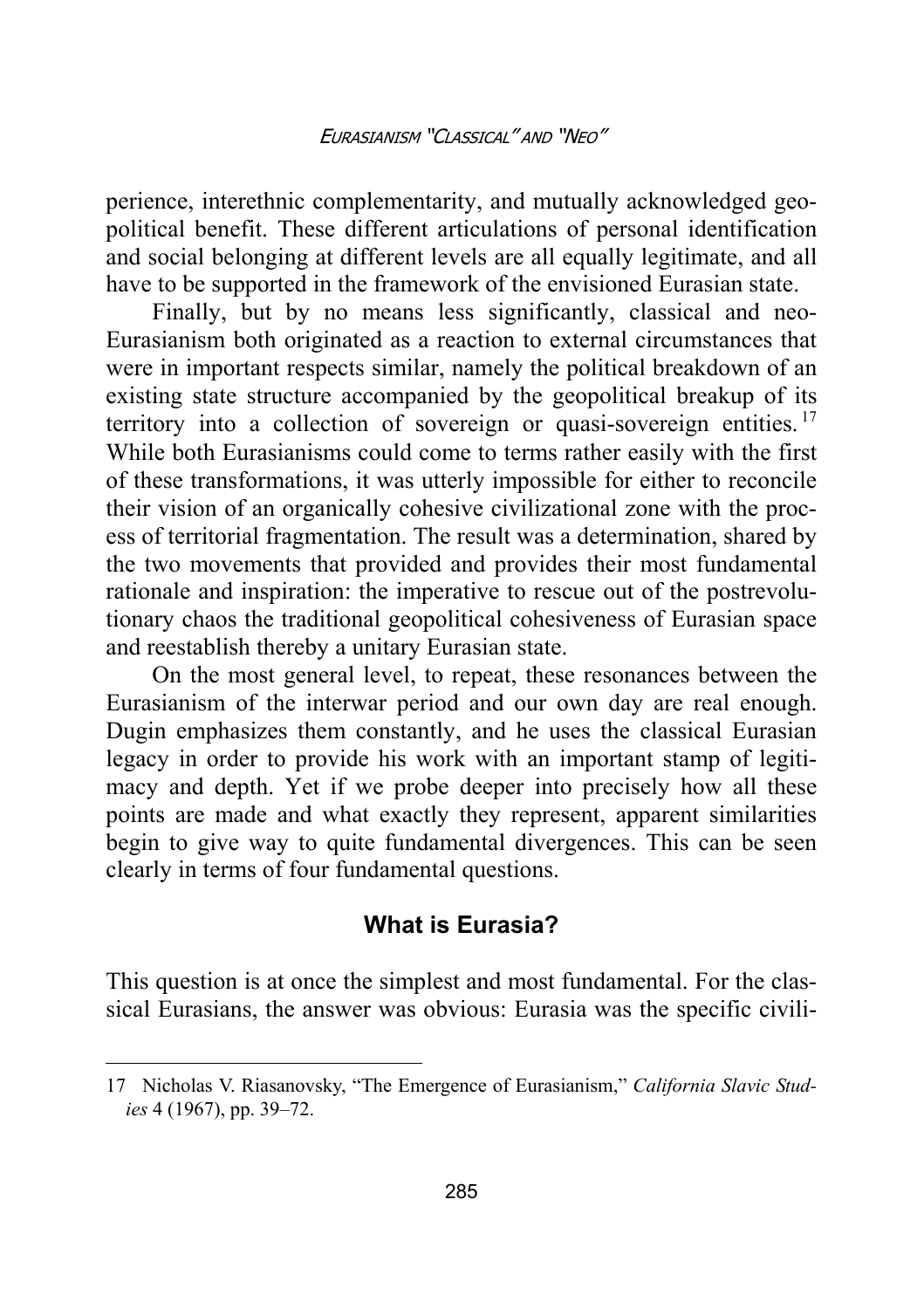zational zone referred to above, the limits of which were congruent with a more or less clearly demarcated geographical region. The peoples inhabiting this zone shared a collection of common characteristics that marked them as Eurasian and, at the same time, set them logically in contrast with all other peoples and civilizations outside the zone.

For Dugin, on the other hand, the answer is much more complicated. As we have noted, he accepts the notion of Eurasia as a special geographical space and civilizational zone that represents the legacy of Russian imperial and then Soviet *gosudarstvennost'*. At the same time, however, he insists upon a categorically different basic definition, which identifies Eurasia in terms of neither a distinctive geographical region nor a singular civilization, but rather in terms of a political and ideological principle. This principle is the opposition to the grand global project of the United States after the Cold War, which is nothing less than to achieve global domination through the establishment of a unipolar New World Order. The opposition of Eurasians to the "Atlanticist" Americans is absolute, he insists, and it will "define the historical profile (*oblik*) of the twenty-first century."18 "The most important historical task of Eurasianism," he observes, is to provide the world with a common platform for the struggle against Atlanticism.19 As was the case during the Cold War, this opposition receives its greatest impetus and organizational drive from the (now reconsolidating) political spaces of the former Soviet Union, but in principle, Eurasia extends beyond these spaces to include any region and peoples of the globe that is also struggling against American hegemony.

# **Where is Eurasia?**

The great novelty and radicalism of classical Eurasianism are related to its particular understanding of the political, national, and cultural charac-

<sup>18</sup> *Evraziiskii vzgliad*, p. 23.

<sup>19</sup> Ibid., p. 40.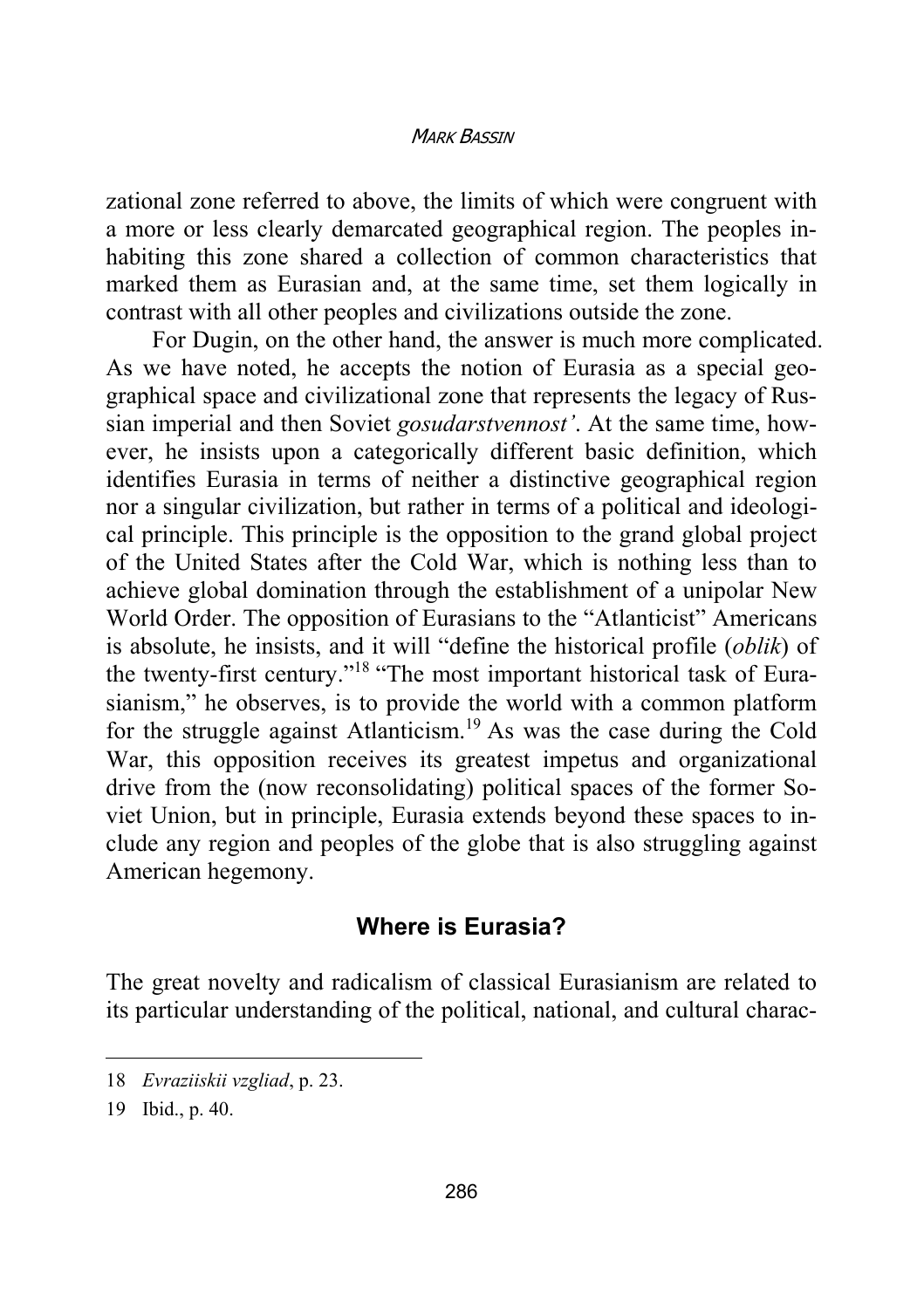ter of Russia-Eurasia. It did not, however, try to reshape in any significant way the latter's geographical configuration. Very much to the contrary, their geographical vision was entirely straightforward and entirely traditional. The boundaries of Russia-Eurasia corresponded more or less faithfully to the spaces of Russian *gosudarstvennost'* at its greatest extent, that is to say, in its configuration at the beginning of the twentieth century. There were a few significant exceptions to this, most importantly the imperial "colonies" of Poland and Finland, which they saw as clearly external to Eurasia. These aberrations were, however, corrected by the boundaries of the USSR as they were formalized by the mid-1920s, and the Eurasians subsequently accepted these without question. They viewed the territory demarcated by these boundaries as a unitary and highly distinctive geographical region—a single "geographical individual" (*geograficheskii individuum*), as the geographer Petr Savitskii put it, organically integral and tightly cohesive. Its cohesiveness came from nature itself, the result of the special topographical affinities between what Savitskii referred to as its four internal "landscapes" of tun $dra$ , taiga, steppe, and desert.<sup>20</sup> The natural physical geographical unity of these four zones fostered the development of Eurasia's political, social, and cultural unity across the ages.

From Dugin's perspective, Eurasia is once again a vaguer and more complicated entity. To the extent that his attention is focused as it were domestically on the territories of the former Soviet Union, he deploys the term "Eurasia" in the classical sense as the traditional spaces of Russian *gosudarstvennost'*. In this spirit, he strongly endorses the post-Soviet project of reassembling these spaces into some sort of consolidated political entity. He is positive regarding the idea of the CIS, and warmly welcomes the recently founded "Eurasian Union" as a more likely geopolitical instrument for achieving the goal of reunification. Ultimately, he hopes it will evolve into an "analog to the USSR, on a new ideologi-

<sup>20</sup> P. N. Savitskii, "Geograficheskii obzor Rossii-Evrazii [1926]," in Novikova and Sizemskaia, eds., *Mir Rossii* – *Evraziia,* pp. 219–232.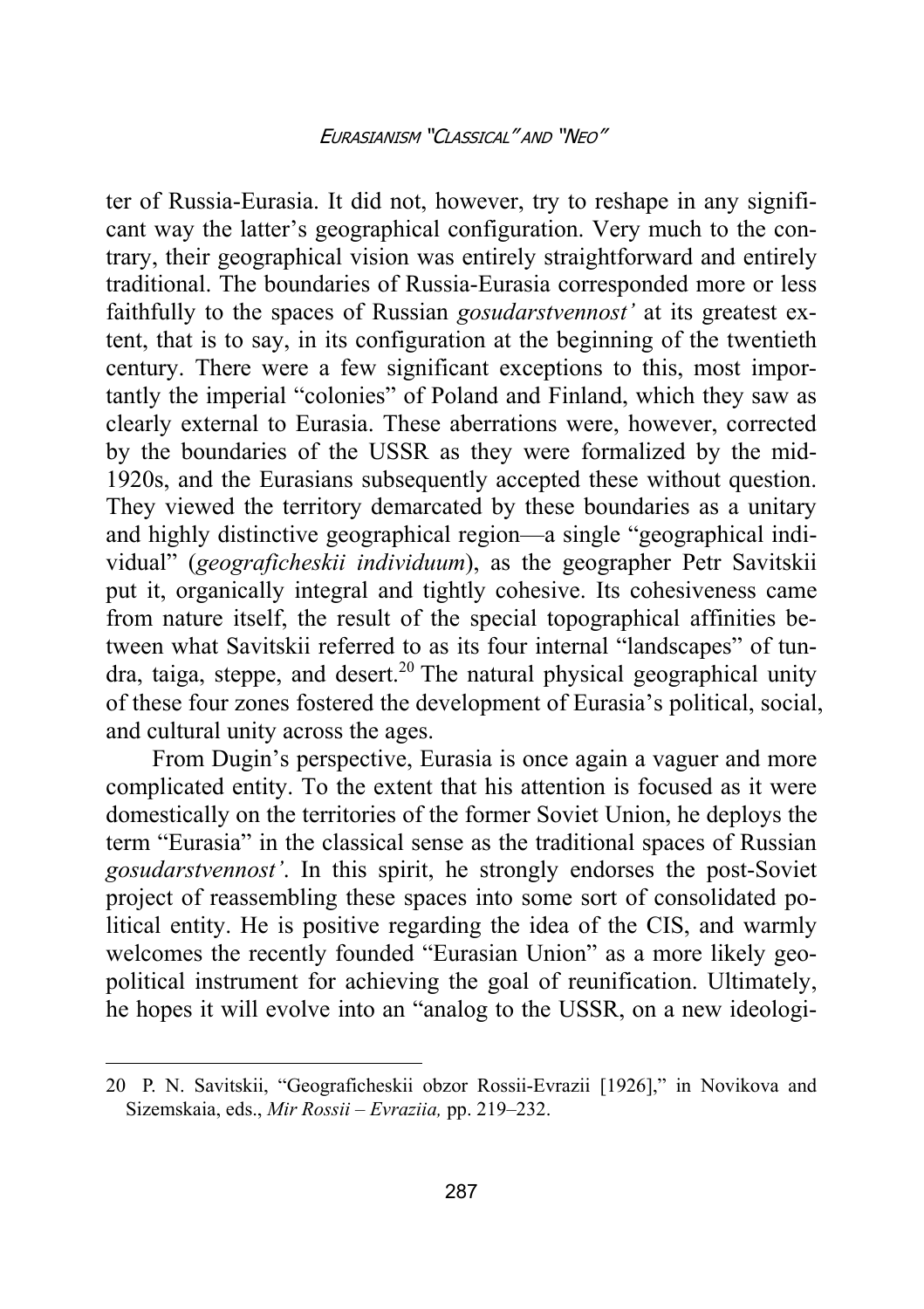cal, economic, and administrative basis."21 At the same time, however, the geographical corpus of his Eurasia is not restricted to post-Soviet space. This can be seen quite clearly in the numerous maps that he has produced to accompany his texts and help illuminate his ideas. The maps are illuminating indeed, but only of the various and sundry ways in which he is prepared to press the boundaries of Eurasia beyond imperial Russian, Soviet, or post-Soviet space: westward into Europe, south into Central Asia, and eastwards into China and even the Pacific.<sup>22</sup> As a result of this perceptual aggrandizement, Eurasia's boundaries cease of necessity to correspond to familiar civilizational demarcations, and begin rather to fall in place in accordance with the priorities of the actual or potential international political alignment already noted. Ultimately, and most significantly, Dugin's Eurasianism transcends geographical boundaries altogether to become a genuinely global project, as will be discussed below.

## **What is the West?**

Although Eurasianism always defines Russia in terms of its elemental distinctions from the West, the specific character and indeed the very location of the latter is understood in very different ways. As was the case with their geographical vision, so too in their view of the West did the classical Eurasians remain entirely faithful to the tradition of prerevolutionary Russian nationalism, which after all had been grappling with the problem for well over a century before them. For them, the West was Europe, above all, Western Europe and there most importantly the leading industrial-imperial states of France, Germany, Britain, Italy, and Austro-Hungary. In the form of Nikolai Danilevskii's notion of a Romano-Germanic "cultural-historical type," Russian nationalism had already developed a notion of the European West as a single civiliza-

<sup>21 &</sup>quot;Evraziia prezhde vsego," in *Evraziiskii vzgliad*, pp. 3–17, here p. 14.

<sup>22</sup> See for example the maps in Dugin, *Osnovy geopolitiki*, pp. 17, 45, 64, 70, 233.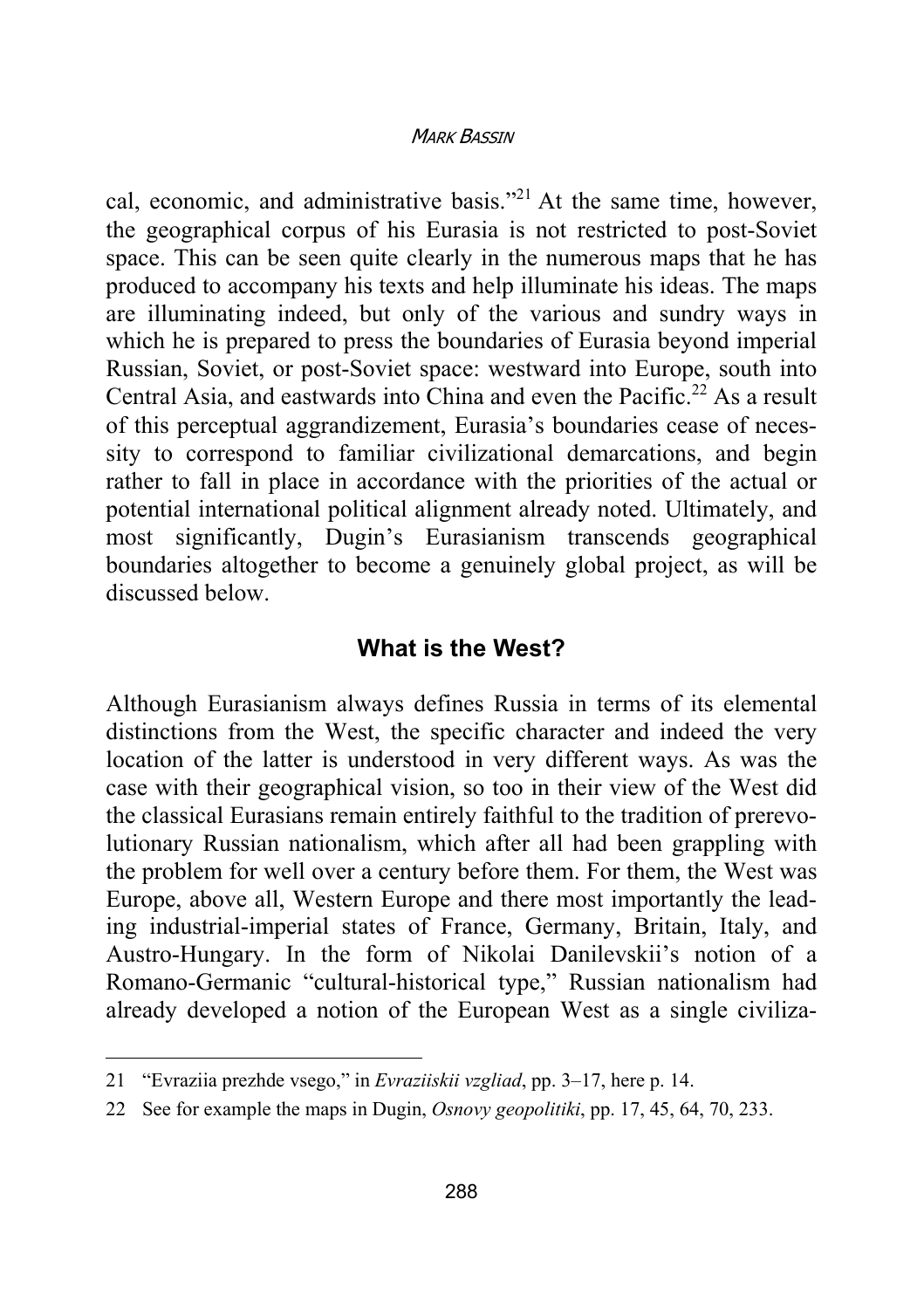tional zone by the mid-nineteenth century. This characterization was then echoed—albeit in very different terms—a half-century later in Oswald Spengler's *Untergang des Abendlandes.* The Eurasians were powerfully influenced by Danilevskii and Spengler in equal measure, and they simply adopted their characterization of Europe as their own. A belief in the implacable opposition between this Western European civilizational zone and Russia-Eurasia was at the very foundation of their thinking, as set forth trenchantly in what was to become the first Eurasian manifesto, Nikolai Trubetskoi's *Europe and Mankind* (written not coincidentally as a response to Spengler).<sup>23</sup> The attention of the classical Eurasians, as was the case for the Russian nationalist tradition in general, remained focused squarely on the Old World of continental Europe, and did not take any of its colonial offshoots very seriously.

In the view of the Eurasians, the elemental opposition between Europe and Russia was transcendent, and a fact of life for all time. In a very literal sense, the two were mutually antithetical, for Russia-Eurasia defined itself precisely in terms of its distinctions and differences from the West. Once again, the classical Eurasians described these differences in the familiar language of the Russian nationalist tradition, that is to say, in terms that were essentially moral, ethical, and civilizational: Russia's spirituality, tolerance, and social collectivity (now, to be sure, all given a distinctively Eurasian twist) *contra* the individuality, materialism, and colonial violence of Europe. Needless to say, there was no thought whatsoever that the two regions ever could or indeed should overcome their differences and seek to achieve a sort of higher reconciliation. Neither Danilevskii's nor Spengler's world-historical models provided any precedent for this sort of universalism, and the classical Eurasians saw no appeal in it. Very much to the contrary, the ultimate goal was to realize as thorough a disengagement as possible from Europe and develop Eurasia as a practical alternative to it.

<sup>23</sup> Nikolai Sergeevich Trubetskoi, *Evropa i chelovechestvo* (Sofia: Rossiisko-Bolgarskoe knigoizdatel'stvo, 1921).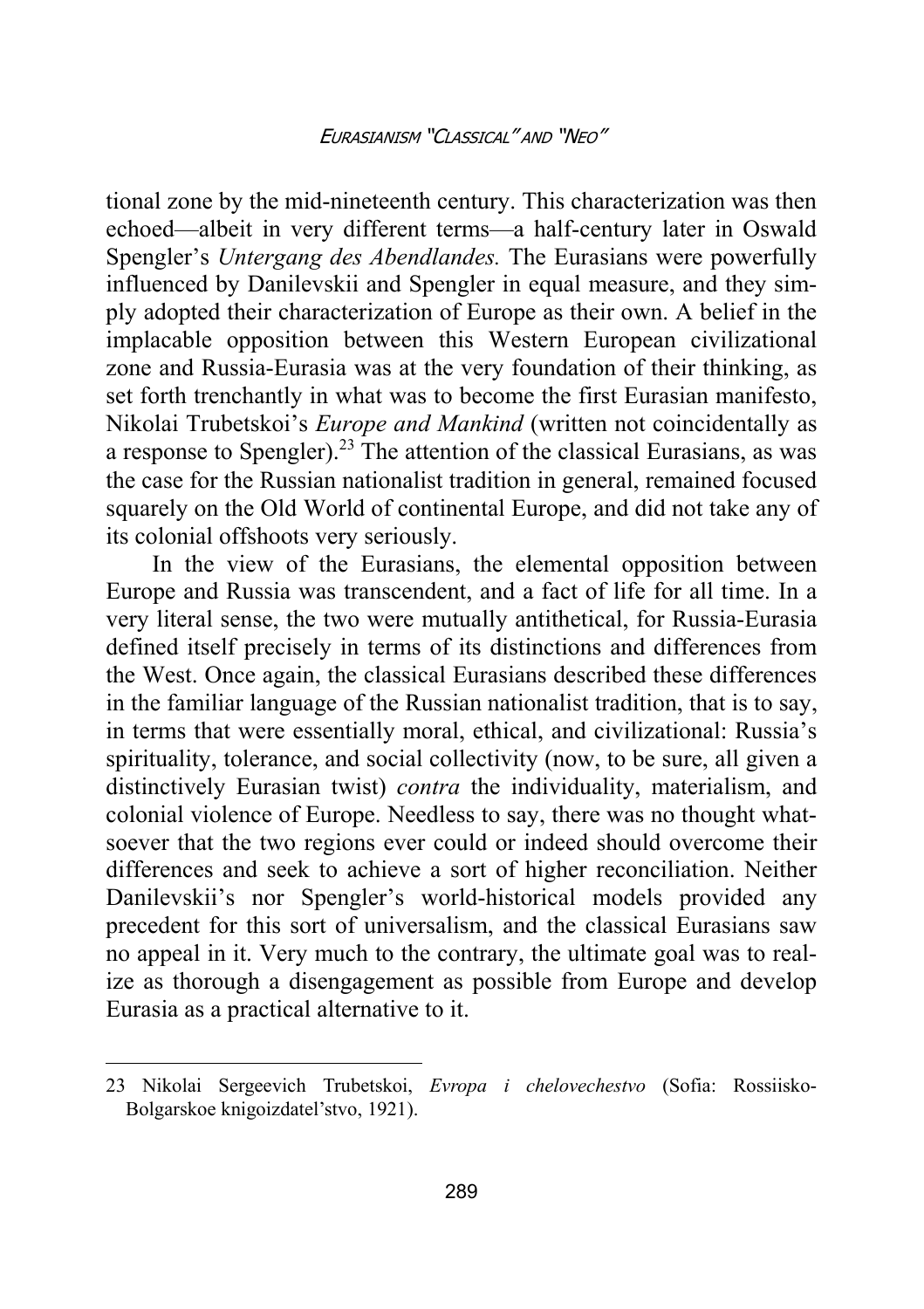Dugin's perspective differs quite radically from this. While he accepts the historical reality of the Romano-Germanic cultural zone and the significance of its opposition to Russia, the Russia-Eurasia of today that he evokes faces an entirely different sort of challenge. Effectively, Dugin updates the Eurasian perspective to reflect the essential global shifts of the world after 1945 and 1991, and in so doing, shifts the center of gravity of the West across the Atlantic to North America. It is the United States that now represents Eurasia's antithesis and chief opponent. And this shift is not merely one of leadership in the Cold War sense, in which the United States provided the principal organizational and material drive for a broader Western alliance that also included the nations of the Old World. Very much to the contrary, in Dugin's view, the world's sole remaining superpower now stands alone, quite apart from and indeed in opposition— de facto, if not always recognized—to its former allies in Western and Central Europe. Significantly, Dugin no longer refers to this opponent as the West (*zapad*) but rather as the Atlantic world or, more simply, Atlanticism.

Two points of are significance here. On the one hand, the geographical shift across the Atlantic involves a shift in the characterization of the opposition between the two entities. In place of classical Eurasianism's sense of an unbridgeable moral and historical-civilizational divide, Dugin insists that Russia-Eurasia's opposition to the United States comes "objectively" from the principles of global geopolitics. Drawing widely—and highly tendentiously—from the theoretical arsenal of European geopolitics in the first half of the twentieth century, he insists that an essential conflict between land and sea powers has run throughout the course of history. In the present day, it conditions the most important global standoff, namely the confrontations between the United States and Eurasia. The United States is currently striving to consolidate its global domination, as indicated, and it is at once the geopolitical imperative and geopolitical destiny of Russia-Eurasia to lead the rest of the world in resistance to this. This logic is then developed as the basis for the second point, namely that continental Europe loses its traditional identity as Russia's antithesis and defining Other, and is seen rather as a potential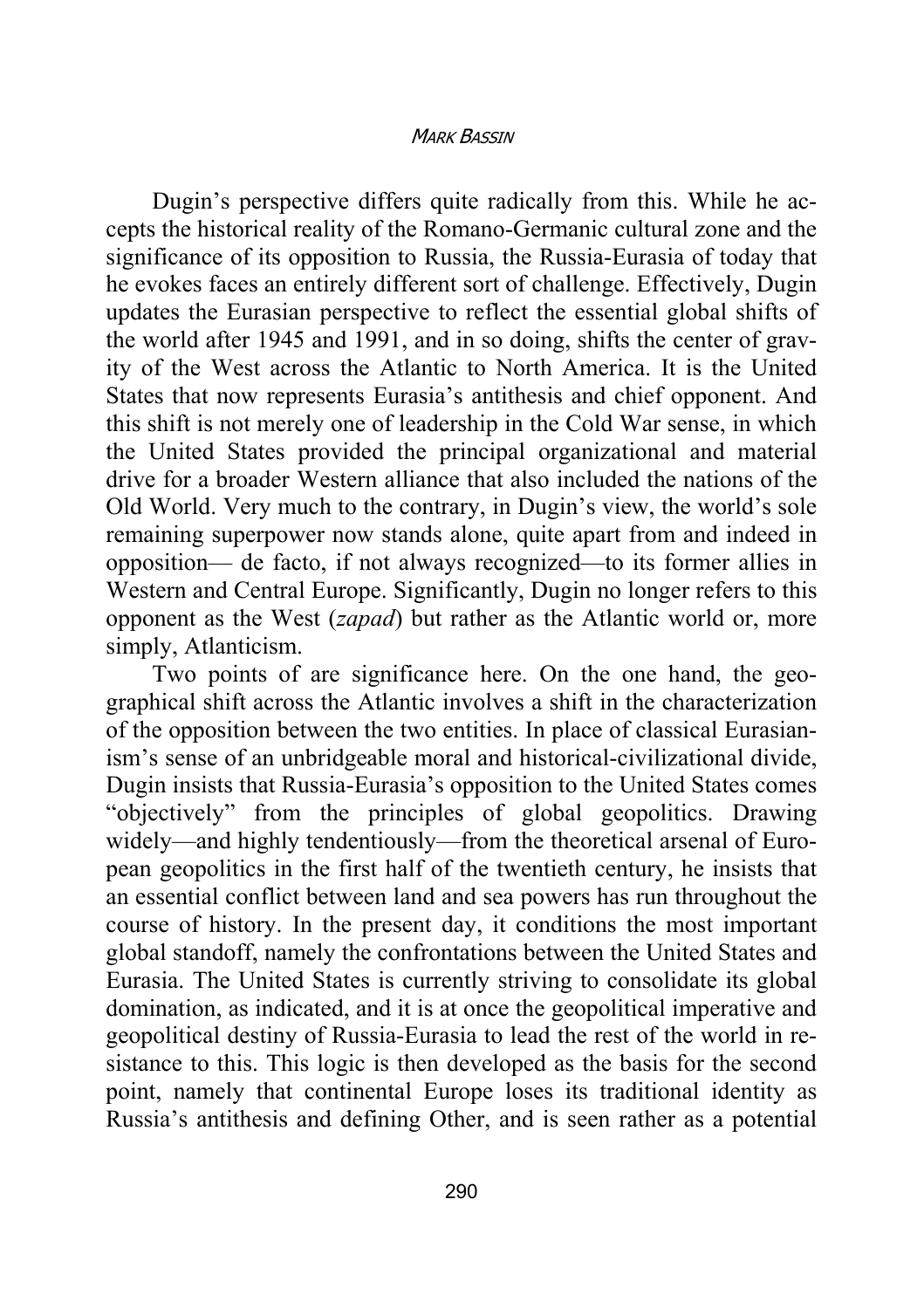ally. Once again, the basis for this is geopolitics. Europe is as vulnerable as any other part of the world to America's hegemonic strivings, which means that it has natural "geopolitical affinities" with Russia-Eurasia that could be the basis for a future alliance.<sup>24</sup> This is expressed in the vision of a so-called Paris-Berlin-Moscow axis, which Dugin takes entirely seriously and discusses at great length in his other writings.

# **What is Eurasia's Place in the World?**

Following the standard argumentation of nationalist discourses throughout the nineteenth and twentieth centuries, in Russia and elsewhere, the classical Eurasians used their vision of the natural-geographical unity of Eurasian space described above to insist on the absolute distinctiveness of Russia-Eurasia. On the one hand, this meant that it differed in a variety of fundamental ways from all of the other regions of the globe, in particular from those adjacent to it along its long boundary from Europe to Asia. On the other hand, the organic coherence of Russian-Eurasian space meant that it represented a closed geographical universe—a "*mir v sebe*" as Savitskii put it, completely self-contained and with all the physical and spiritual resources necessary to maintain a wholly autonomous and self-sufficient existence. All of this combined to make classical Eurasianism a radically isolationist doctrine, and this isolationism was one of its most significant political principles.<sup>25</sup> Among other things, it clearly betrays Eurasianism's roots in the fin-de-siècle determination of some Russian nationalists to integrate the far-flung territories of the empire into a consolidated national market in the spirit of Friedrich List—a determination that motivated leading imperial statesmen such as Witte and Struve and stimulated among other things the construction of the Trans-Siberian Railway. At the same time, and more importantly, the

 $\overline{a}$ 

<sup>24</sup> *Evraziiskii vzgliad*, pp. 52–53.

<sup>25</sup> P. N. Savitskii, "Kontinent-Okean (Rossiia i mirovoi rynok) [1921]," in *Kontinent Evraziia* (Moscow, 1997), pp. 398–419; P. N. Savitskii, "Geograficheskie i geopoliticheskie osnovy evraziistva [1933]," in *Kontinent Evraziia*, pp. 295–303 RIE.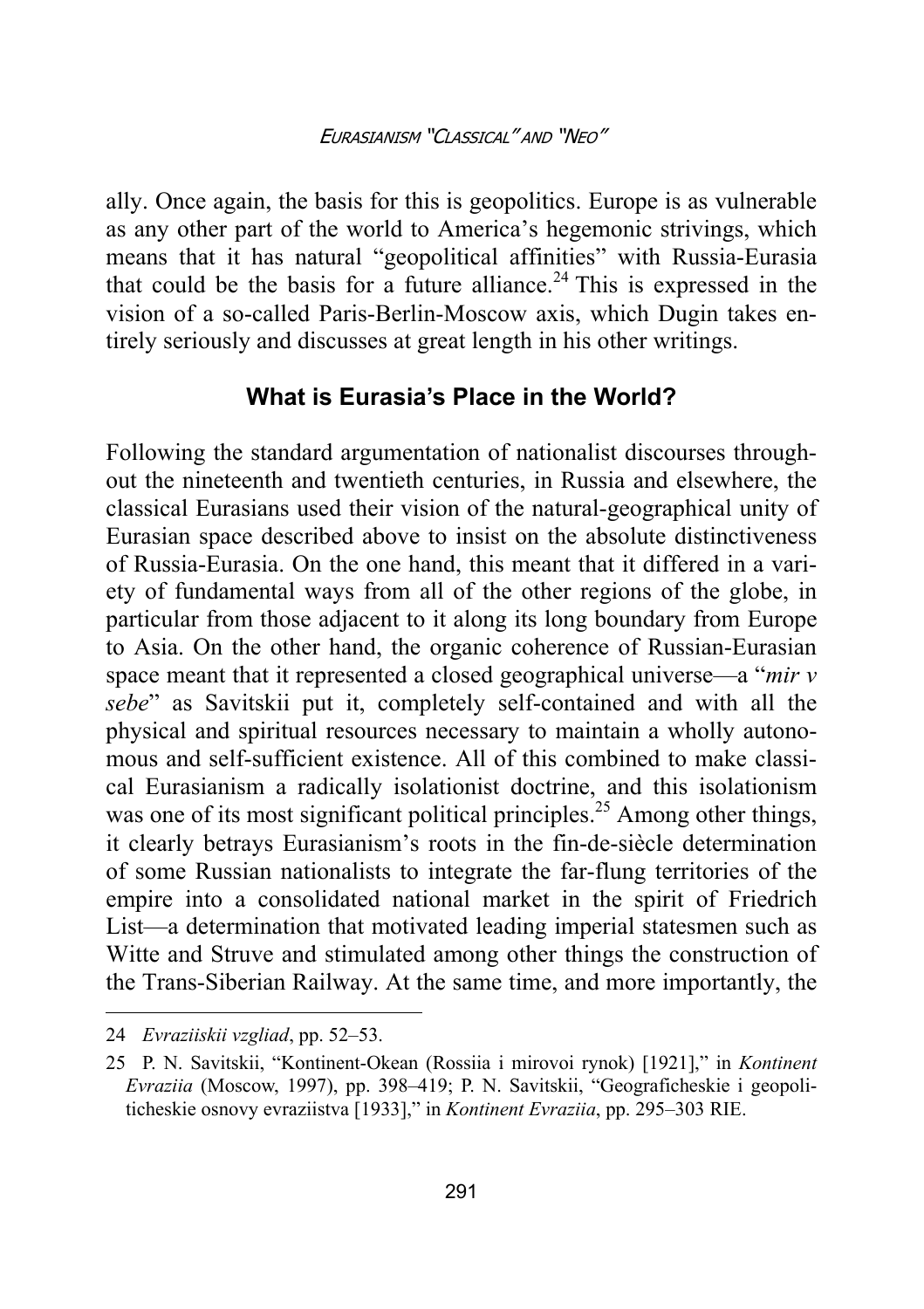imperative of further integrating the spaces of Russia-Eurasia toward the goal of full national autonomy and self-sufficiency served to anchor classical Eurasianism firmly in the various etatist doctrines of interwar continental Europe, with their heavy emphasis on the principle of autarchy. Precisely this vision of national autarchy was shared in the USSR of their day, of course, where it inspired the frenetic activity of the five-year plans, and it was thus the source of a substantial ideological resonance between Soviet communism and classical Eurasianism. Indeed, this resonance convinced some Eurasians that their vision could be achieved via Soviet Bolshevism, leading them ultimately to attempt what turned out to be a fateful—and fatal—rapprochement with Stalinist Russia.

As the discussion up to this point clearly intimates, Dugin's Neo-Eurasianism advocates an entirely different vision of Russia's place in the world. It is to begin with a genuinely global perspective, which has at its center Dugin's own version of a Eurasian New World Order. This is a complex model for the future geopolitical reorganization of the entire world, based on the association of macro-regions that Dugin calls "geoeconomic belts" or "zones." These would be four in number: Euro-Africa, Asia-Pacific, America, and Eurasia.26 Each of these belts, in turn, would be formed through the consolidation of a number of what he calls Big Spaces (*bol'shie prostranstva*, a literal, if awkward translation of the German *Großraum*) located in this particular part of the globe. Internally, Dugin's geoeconomic belts are based explicitly on the principle of hegemony of the stronger and more developed parts (for example, the United States or Western Europe) over the weaker (South America or Africa, respectively). At the global level, however, the association of the four zones would be balanced and based on the principles of equality and mutual recognition. Through this eventual quarto-partite arrangement, Dugin intends to establish polycentricity as the dominant mode of geopolitical power at the global level and thereby secure the overriding objective of his Eurasianism, namely the elimination of the threat of

<sup>26</sup> *Evraziiskii vzgliad*, pp. 23–24, 41–57; maps 44–46.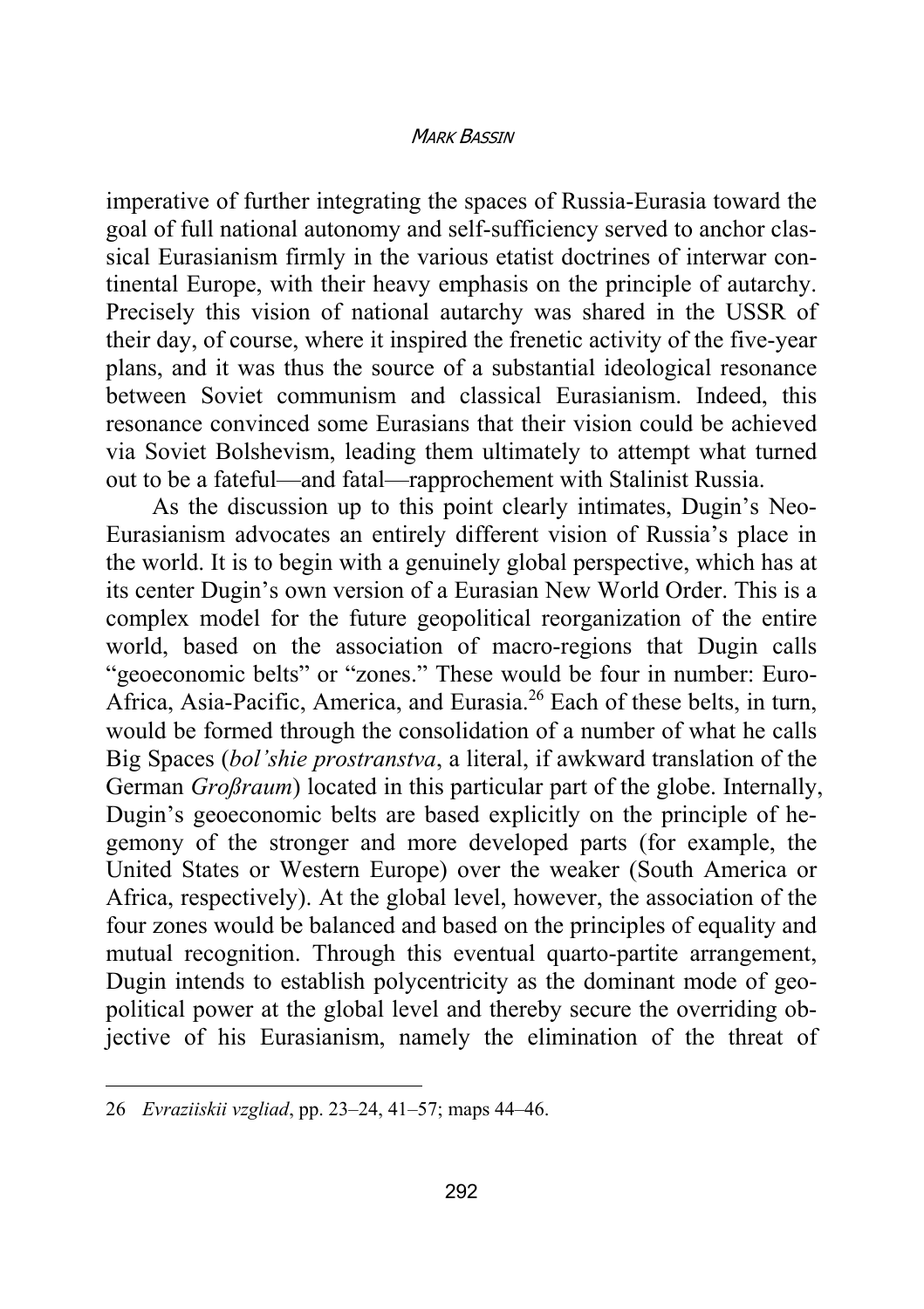American global hegemony. This will only be achieved, however, through an alliance of three of the macro-regions against the North American superpower. One important part of this is the Paris-Berlin-Moscow axis that we have already noted, and Dugin has written enthusiastically about the creation of a "Euro-Asian Empire" from Dublin to Vladivostok. This would then be augmented and extended with vectors thrusting in other key directions: into Central Asia, with the creation of a Teheran-Moscow axis, and into East Asia with a Tokyo-Moscow axis.

Thus, in the final analysis, Dugin appears to subordinate, or at least relegate, his concern with Eurasia per se within a much more comprehensive and ambitious scheme for the rearrangement of geopolitical relations across the globe. The obfuscation that this involves is fully apparent in his highly ambiguous use of the term as he seeks to locate Eurasia within the global geopolitical matrix he has described. On the one hand, Eurasia is a *bol'shoe prostranstvo.* This, effectively, is the Russia-Eurasia of the classical Eurasians, today represented by the political space of the former Soviet Union. As already noted, the process of political-economic consolidation of this space has already begun, in the form of the Euro-Asian Union.<sup>27</sup> In addition to this "lesser" Eurasia, however, there is a "greater" Eurasia that represents one of the four geoeconomic belts in toto. This latter entity subsumes post-Soviet Russia-Eurasia but includes far more: the continental Islamic states, China, India, and *perhaps* even some states in Eastern Europe. Even a greater Eurasia, however, does not necessarily encompass Dugin's vision of its full global extent. Here, the full impact of Dugin's characterization of the essence of Eurasianism as anti-Americanism becomes apparent. To the extent that any country or region of the globe is consciously oriented against American hegemonic designs, then as far as he is concerned, it is de facto already a part of Eurasia.

To the extent that resistance to this unipolarity is objectively in the universal interest of everyone except the American imperialists, then

<sup>27</sup> Ibid., pp. 43, 58–59.